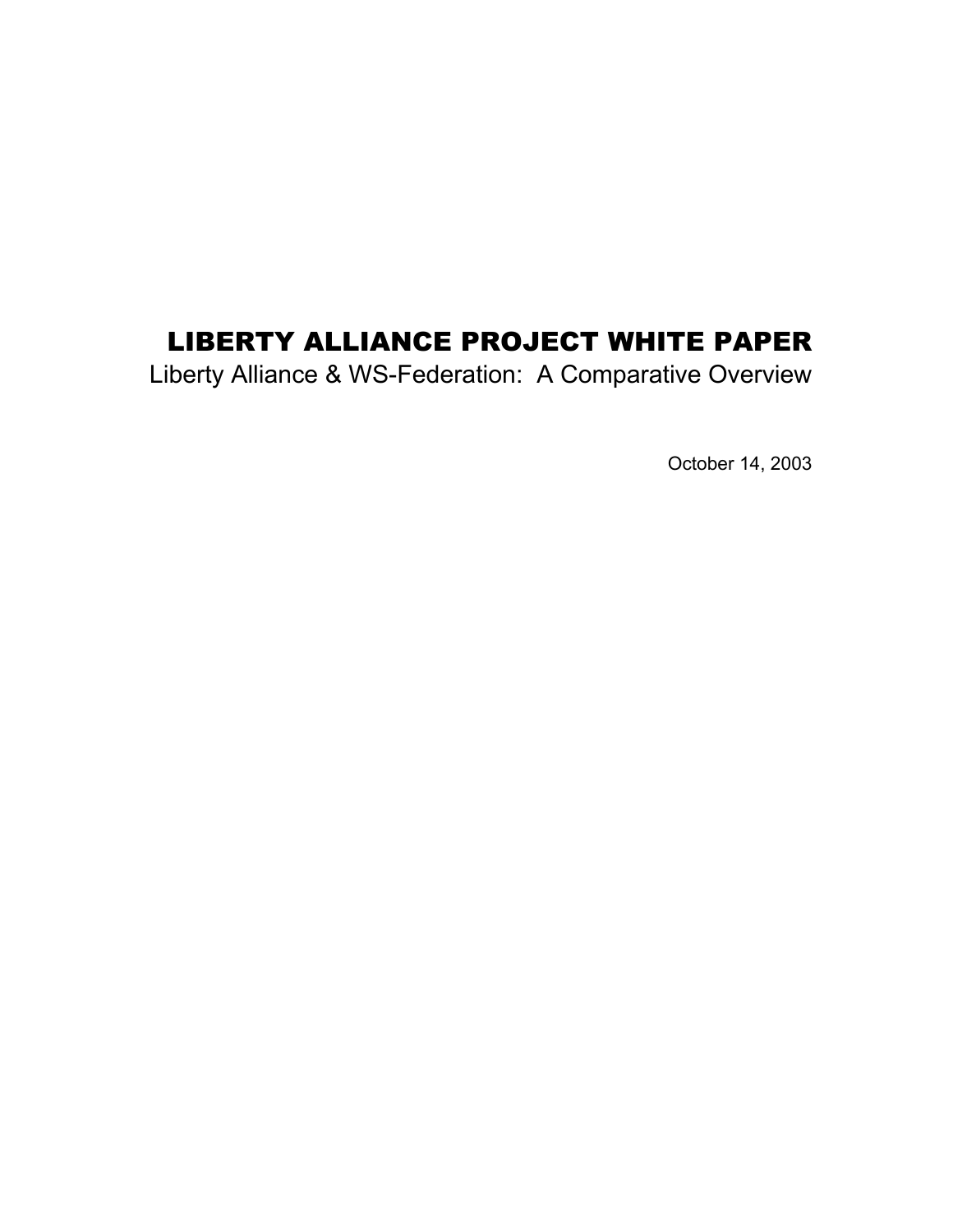# *Executive Summary*

This white paper serves business audiences and technology strategists who want a foundational understanding of identity and a high-level overview that contrasts the Liberty Alliance specifications and the proposed WS-Federation draft technology. Note that this analysis of WS-Federation uses information published as of September 2003 as its basis. This white paper explores:

- Reasons why business processes and Web services depend fundamentally on identity, and why an open set of specifications and business guidelines best addresses the issues and opportunities that arise from federated identity management
- The Liberty Alliance Project's business-centric approach toward federated identity management and the momentum and industry support behind the approach and deliverables
- Common elements between the Liberty Alliance Project and those proposed in the WS-Federation technology white paper
- A call for convergence between the specifications of the Liberty Alliance Project and the emerging proposals from other parties, including WS-Federation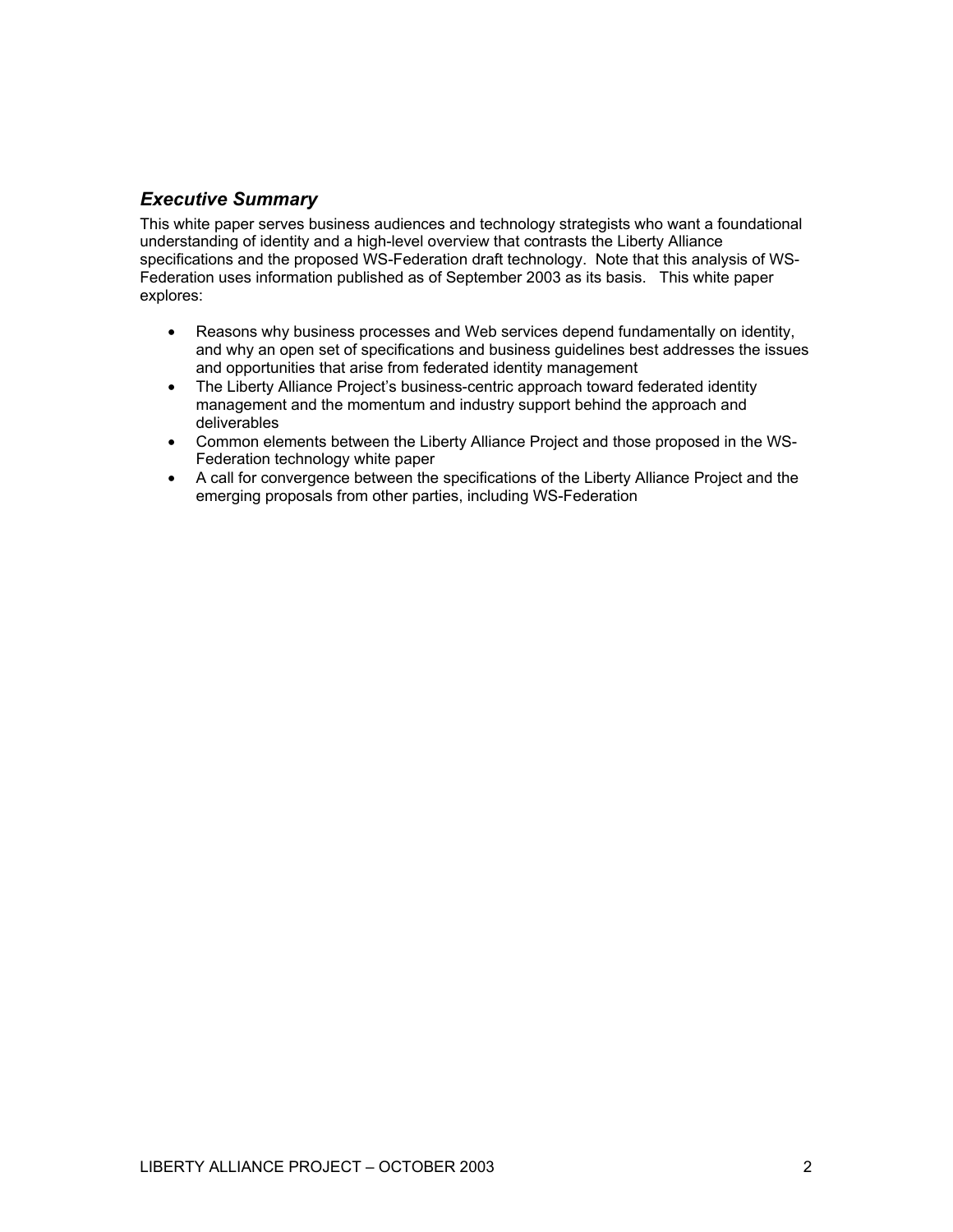## *Identity: the core of any high-value relationship*

Identity represents the core of any high-value business relationship – from relationships with customers and business partners to understanding the needs of employees and devices that access valuable data and information. Identity encompasses attributes and characteristics critical to developing and deploying valuable web services. When managing identities, companies must consider the current and emerging business and policy issues of identity and data management as well as the technology implications of various authentication and authorization mechanisms. Effective identity management eliminates costs, enhances security, prevents the ever-increasing threat of identity theft, and executes new services, revenue models and business opportunities.

As transactions and data continue to move online, identity relationships prevalent in the 'offline' world must enter the online world as well. This triggers new considerations – from the need for stronger authentication for data and financial transactions to the necessity to adhere to emerging laws and regulations for the management of personal, customer or employee data. Customer service and satisfaction remain priorities. This explains why leading companies seek single signon systems that allow their constituents – employees, business partners and consumers, among others – to access targeted online services as easily as possible – without the burden of multiple username/password combinations. In certain scenarios, such as from a mobile terminal or handset, this burden serves as a significant barrier to entry for the majority of users.

Many companies are extending the single sign-on concept to their partners' Web sites as well as to their own Web site and those of their divisions. This exemplifies federated identity management. When implementing this type of system, one must consider how and where to store and share the pertinent identity data, and also how to address the legal and regulatory issues associated with data and commerce transactions.

Most significantly, for this type of vision to be easily implemented on a global basis a common set of technology specifications and business practices must exist that companies in various industries agree upon. The absence of such standards inhibits widespread interoperability, limiting the network effect by creating significant cost and complexity barriers to the development and deployment of federated identity services.

In September 2001, the Liberty Alliance formed to address this need for open standards. It has issued mature and robust specifications for federated identity services. Recently, five technology vendors – IBM, Microsoft, RSA, VeriSign and BEA – published a technology white paper titled "Web Services Federation Language (WS-Federation)" that outlines another potential approach for addressing certain issues in this area. It is clear, based on the available information within the draft specifications, that potential overlap exists with the specifications of the Liberty Alliance Project. This overlap is detailed later in this white paper.

## *Liberty's business-centric approach to identity standards*

The Liberty Alliance's membership comprises leaders in many industry sectors including technology, financial services, telecommunications, mobile services, government and manufacturing. The Liberty Alliance Project remains the only global organization actively working to address the technical, business and policy issues associated with identity and federated identity management.

*"Business issues [for federated identity] are more complicated than technical issues" -Burton Group, "Federating ID – Why and When," July 2003*

When Liberty set out to establish a standard means for federated identity management, it recognized that technology constitutes only part of the challenge. Therefore, it put business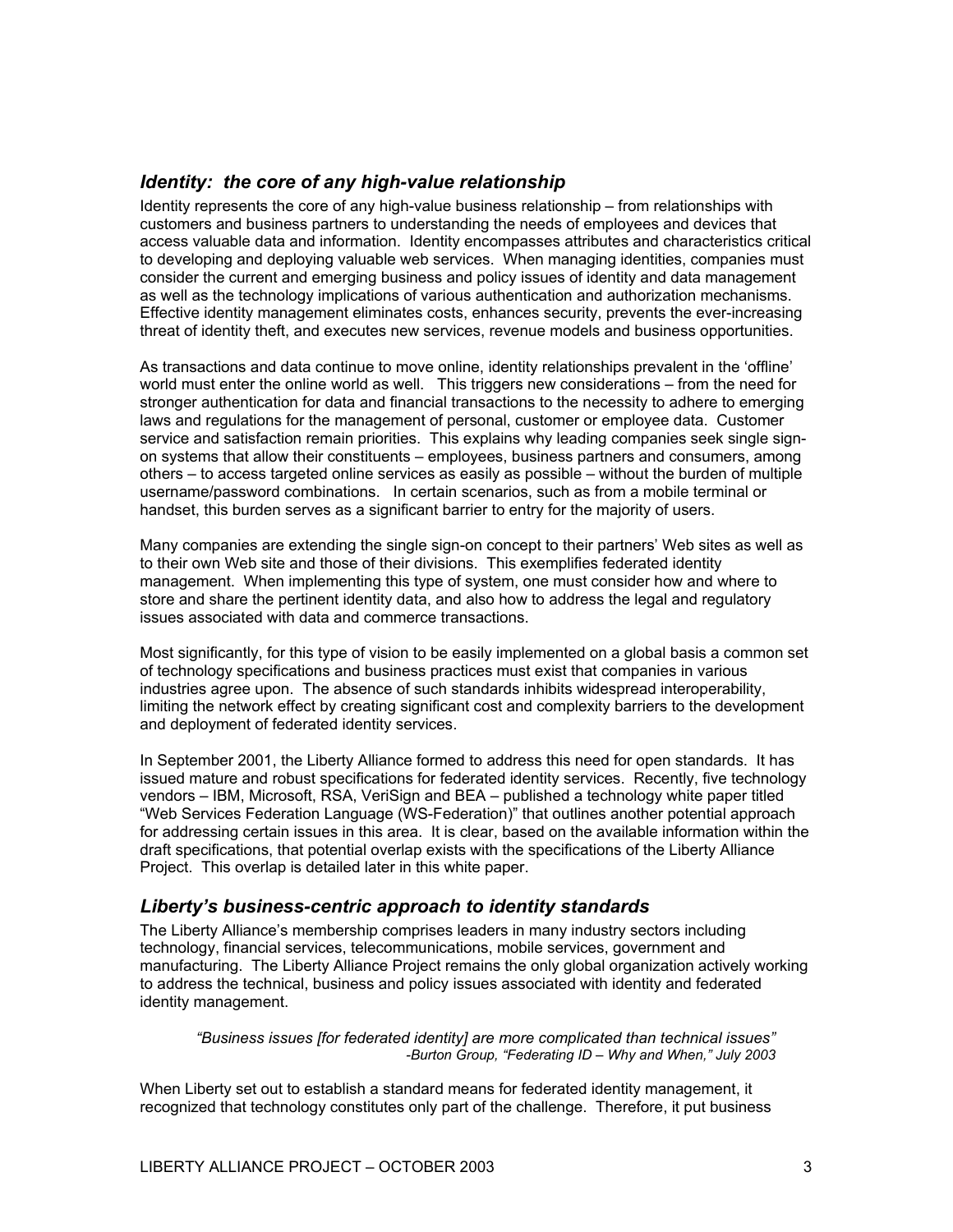issues at the core of its development and output, basing each of its specifications on a business use case articulated in Market Requirement Documents (MRDs). These market requirements reflect the use of technologies for identity-management solutions that satisfy business, policy and regulatory needs. The Alliance, working from a platform of these requirements, strives to utilize technologies from other open bodies in the industry, such as the W3C and OASIS. As such, the Alliance's technical specifications reuse and build upon output and works in progress from such organizations as SAML, WS-Security, SOAP, and XML.

When parties seek to form a business relationship, some form of contractual agreement typically underpins that relationship. With this in mind, the Alliance has developed Business Guidelines that serve as inputs into such contractual agreements, driving to reduce the amount of contractual review required for a company to participate in business relationships built upon the use of federated network identity. The first set of Guidelines highlights such issues as liability, risk, mutual confidence and compliance. Future Business Guidelines will focus more granularly on specific industries and regions.

#### *Liberty Alliance adoption, momentum and proven interoperability*

The Liberty Alliance, by its nature, commits itself to open, tested and proven standards. The mature Liberty ID-FF (Identity Federation Framework) specifications, released in July 2002, emerged after eighteen months of broad collaboration, public review and numerous interoperability tests by multiple vendors. Likewise, ID-WSF (Identity Web Services Framework), released with the second phase of Liberty Alliance work, reflects more than a year of active work by members representing both the vendor community and major end-user companies.

Liberty Alliance's comprehensive and rigorous approach has triggered substantial support and adoption throughout the industry. As of July 2003, more than 20 technology vendors have released products and services that allow companies to implement the Liberty protocols for federated identity management. Many leading organizations, including General Motors and American Express, have begun internal Liberty implementations. Several additional products and internal installations are slated for completion and shipping by the end of 2003, indicating sustained, growing global support for the specifications.

#### *An ongoing commitment to development of open standards*

Reflecting its mission to develop and deliver a comprehensive set of standards for federated identity, the Liberty Alliance commits to working with organizations with complementary efforts. For example, the Alliance submitted its Identity Federation Framework protocols (part of the 1.1 Liberty specification) to OASIS for consideration in SAML 2.0. In addition, Liberty has engaged in dialogue with industry standards efforts such as the Open Mobile Alliance (OMA), the Open Group and OASIS.

With the release of the WS-Federation technical white paper, the Alliance conducted an analysis to assess areas of overlap and reinvention and to determine possible points of convergence.

Clearly, opportunities exist for convergence. As previously stated, Liberty has adopted a strong policy in its technical work to seek to reuse technologies available from other open standards organizations. Liberty Alliance members call upon others within this industry to follow a similar path. This would help to limit conflicting efforts that distract the industry and impede delivery of identity-based web services.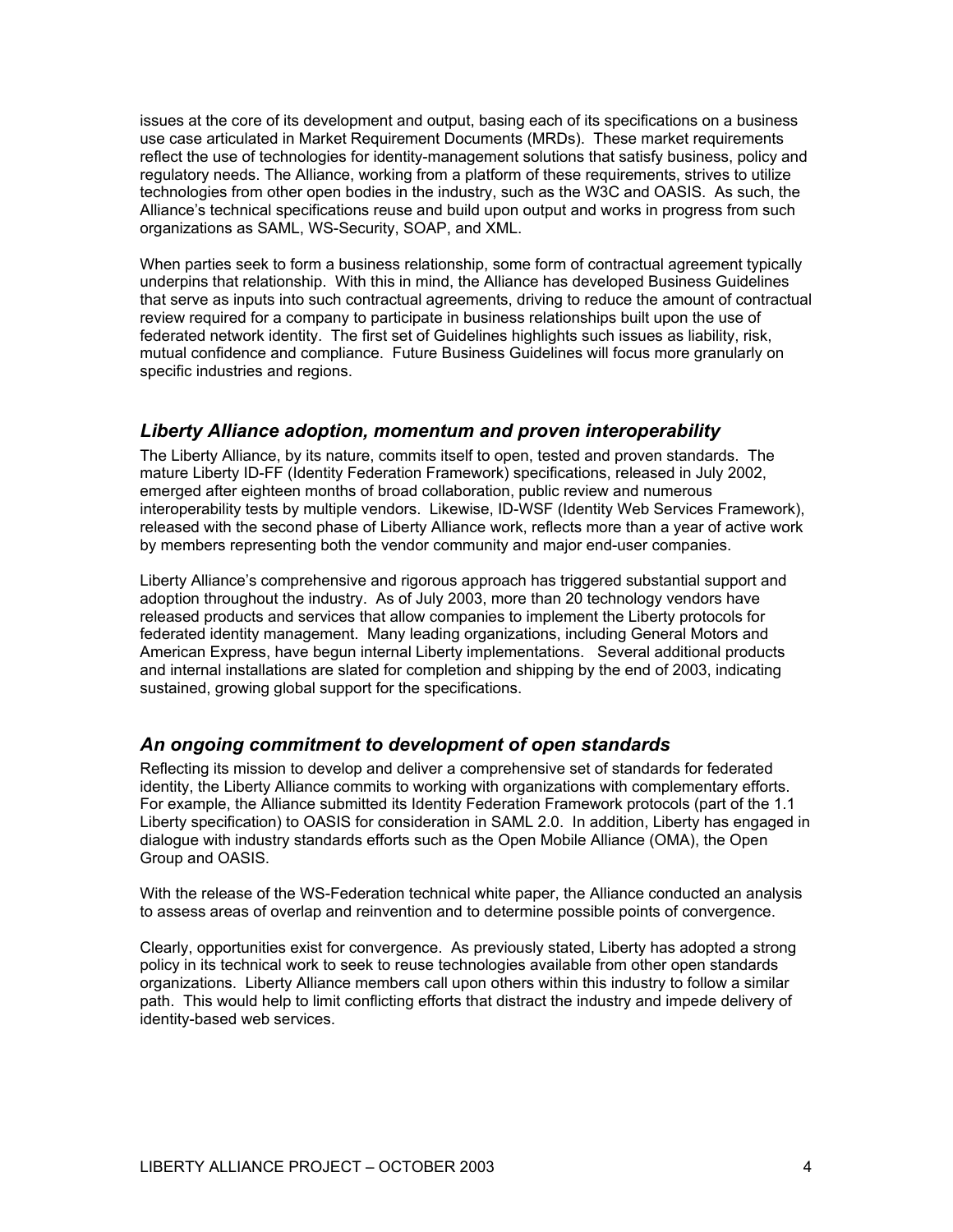# *Comparative Analysis between Liberty Alliance and WS-Federation Specifications*

Based upon review of the WS-Federation white paper, it appears this more recent effort seeks to replicate some, but not all, of the Liberty Alliance specifications as an alternative means to implement federated identity services.

Detailed below are the building blocks of the Liberty specifications. The highlights (blue boxes with cut on top left corner) denote those components of the Liberty architecture that WS-Federation also proposes to address in some form as presented in its technical white paper. A more detailed comparison of these overlapping technical components resides in table form at the end of this document. It is important to note that since WS-Federation is in its early stages of development and still evolving, the nature of the identity information it supports is still unclear. This presents a review challenge comparing the exact scopes of the two specifications.



# **Liberty Alliance Project Phase 2 Draft Specifications**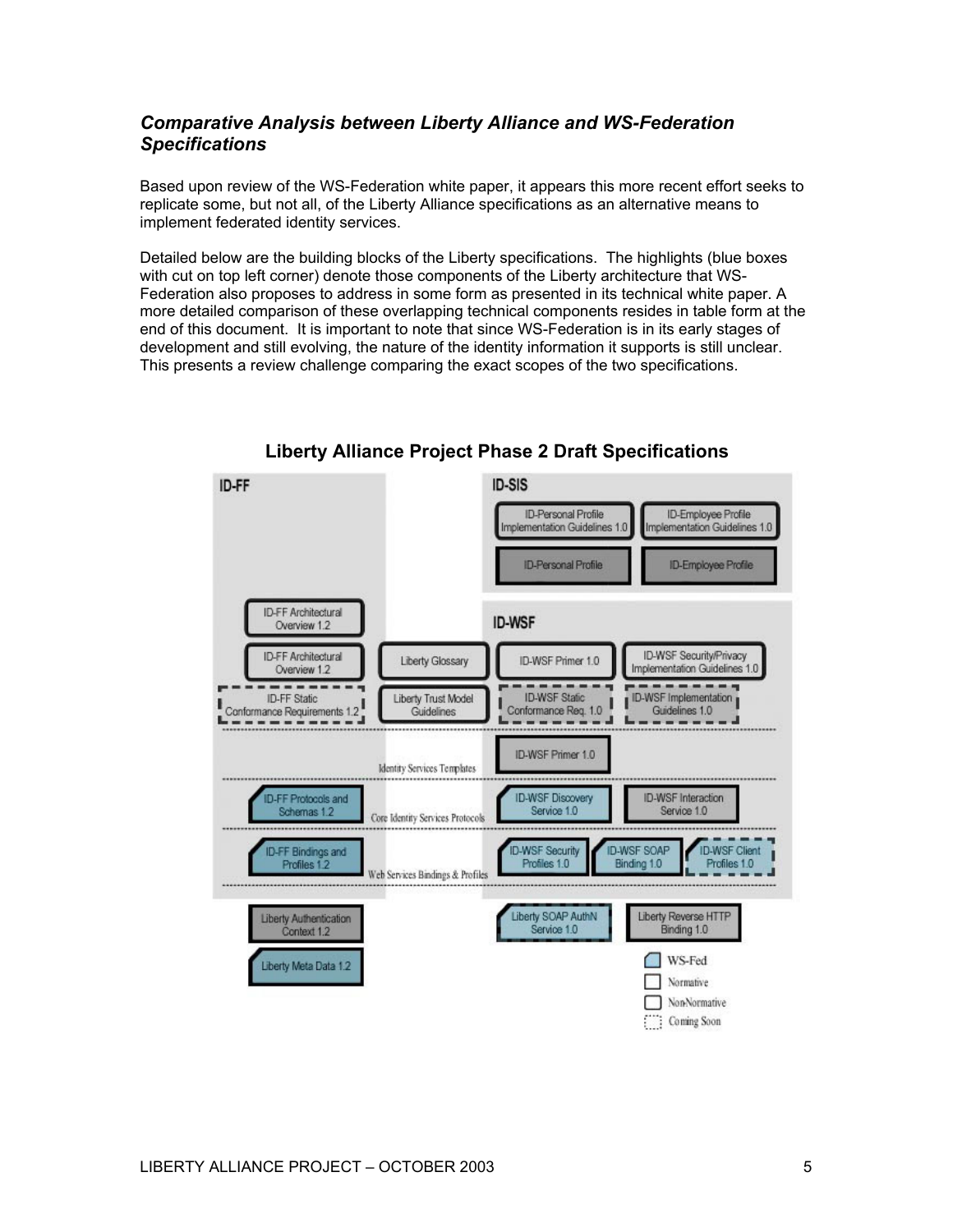#### *Privacy*

Respecting an Identity's privacy represents a fundamental tenet of the Liberty Alliance and provides an important focus across all types of businesses and identity implementations (i.e. B2E, B2B, and B2C). The Liberty Alliance has a Public Policy Expert Group that actively engages with leaders in government, consumer and privacy advocacy groups. This ongoing work on current and emerging privacy issues and regulations positively impacts the development of specifications and business guidelines sensitive to these issues.

Liberty's ID-WSF specifications aim to ensure privacy by recommending access-control policies on attribute information and by allowing for the placement of usage directives on released attributes. This technology allows users of the Liberty specifications to federate or link the accounts of customers who have opted-in, without exchanging any personal identity information. When a user federates their account in an identity implementation that supports the Liberty specifications, the pseudonyms linking concept creates a random identifier that is unique to that relationship, ultimately avoiding a global identifier and providing an added layer of security to the process. The Liberty Alliance was presented with the Digital Identity Industry Award based on this "pseudonyms linking" approach at Digital ID World in October 2002.

At this time, the WS-Federation proposal does not specify privacy mechanisms (e.g. encryption of pseudonyms) to the extent of the Liberty Alliance's specifications. WS-Federation defers to WS-Policy (and presumably WS-Privacy, for which details are unavailable) for optional access controls on personally identifiable information (PII). It introduces a Pseudonym Service to manage (optional) privacy-protecting identifiers.

#### *Specification Commonalities and Differences*

At the specification level, Liberty's Federation Framework (ID-FF, ID-WSF, and ID-SIS) and WS-Federation share some core principles and mechanisms, including:

- 1. Distinguishing between browser and smart clients (although the nature of these clients likely differs) through profiles of basic messaging protocols.
- 2. Trust brokering through the issuance of *security tokens.*
- 3. Privacy-controlled attribute sharing
- 4. Rudimentary session management through federated sign-out.

The means of applying these principles, however, differ largely in approach and in underlying technologies. The matrices below present these differences in further detail:

|                                                                | Feature /<br><b>Functionality</b> | <b>Liberty Alliance Project</b>                                        | <b>WS-Federation</b>                                                                                                                                                         |
|----------------------------------------------------------------|-----------------------------------|------------------------------------------------------------------------|------------------------------------------------------------------------------------------------------------------------------------------------------------------------------|
| Areas of<br>overlap<br>with similar<br>technical<br>approaches | Client profiles                   | Specifies client profiles for<br>both browser and smart<br>clients     | Specifies client profiles for<br>both browser and smart<br>clients                                                                                                           |
|                                                                | SSO control<br>flows              | SSO control flows specify<br>both front-and-back channel<br>mechanisms | SSO control flows specify<br>and strongly recommend the<br>front-channel mechanism<br>and mentions, but<br>discourages use of "pointer-<br>based" back-channel<br>mechanisms |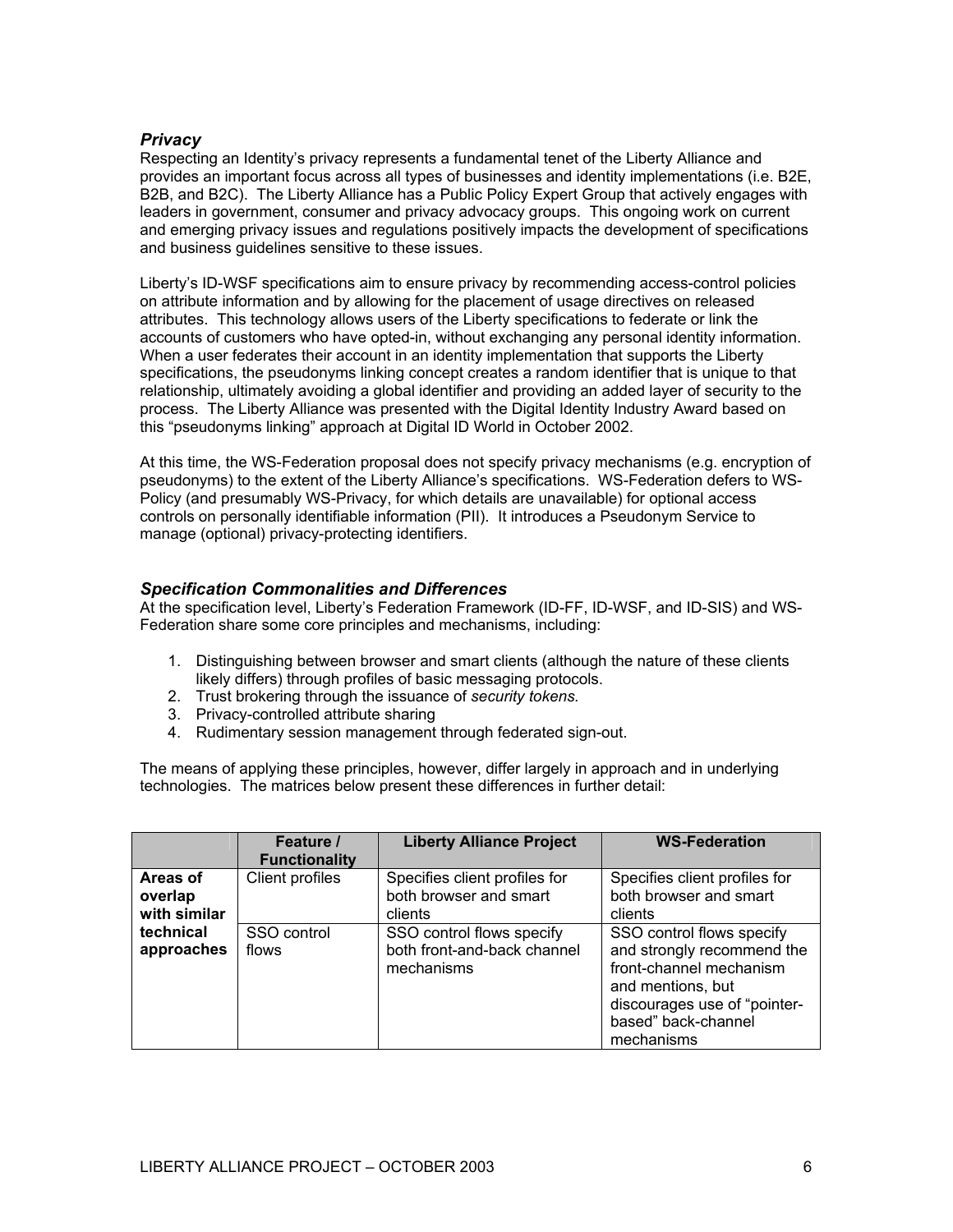|                                                                     | Feature /<br><b>Functionality</b> | <b>Liberty Alliance Project</b>                                                                                                          | <b>WS-Federation +</b>                                                                                                                                              |
|---------------------------------------------------------------------|-----------------------------------|------------------------------------------------------------------------------------------------------------------------------------------|---------------------------------------------------------------------------------------------------------------------------------------------------------------------|
| Areas of<br>overlap<br>with<br>divergent<br>technical<br>approaches | Account<br>federation             | Account federation via<br>Identity Mapping enabled by<br>opaque identifiers (a key<br>privacy feature)                                   | Account federation via<br>Identity Mapping enabled by<br>the Pseudonym Service                                                                                      |
|                                                                     | Privacy                           | Privacy controls are written<br>into the specifications<br>(Recommend access-control<br>policies, usage directives,<br>and pseudonymity) | Optional privacy support by<br>deferring to WS-Policy (and<br>presumably WS-Privacy) for<br>access controls                                                         |
|                                                                     | <b>Security Tokens</b>            | Extends SAML assertions for<br>communicating authentication<br>and authorization security<br>tokens between providers                    | Builds on WS-Security's<br>profiles of X509v3 and<br>Kerberos for communication<br>of security tokens                                                               |
|                                                                     | Business &<br>Policy Issues       | Addresses business issues<br>tied to establishing trust via<br><b>Business Guidelines and</b><br>authentication context                  | Makes no attempt to address<br>the business trust issues at<br>this time                                                                                            |
|                                                                     | Underlying<br>Technology          | Underlying technology<br>extends and builds on SAML<br>and relies on SSL and WS-<br>Security for transport and<br>message security       | Underlying technology builds<br>on WS-Trust, WS-Policy and<br>WS-Metadata foundation<br>and relies on SSL and WS-<br>Security for transport and<br>message security |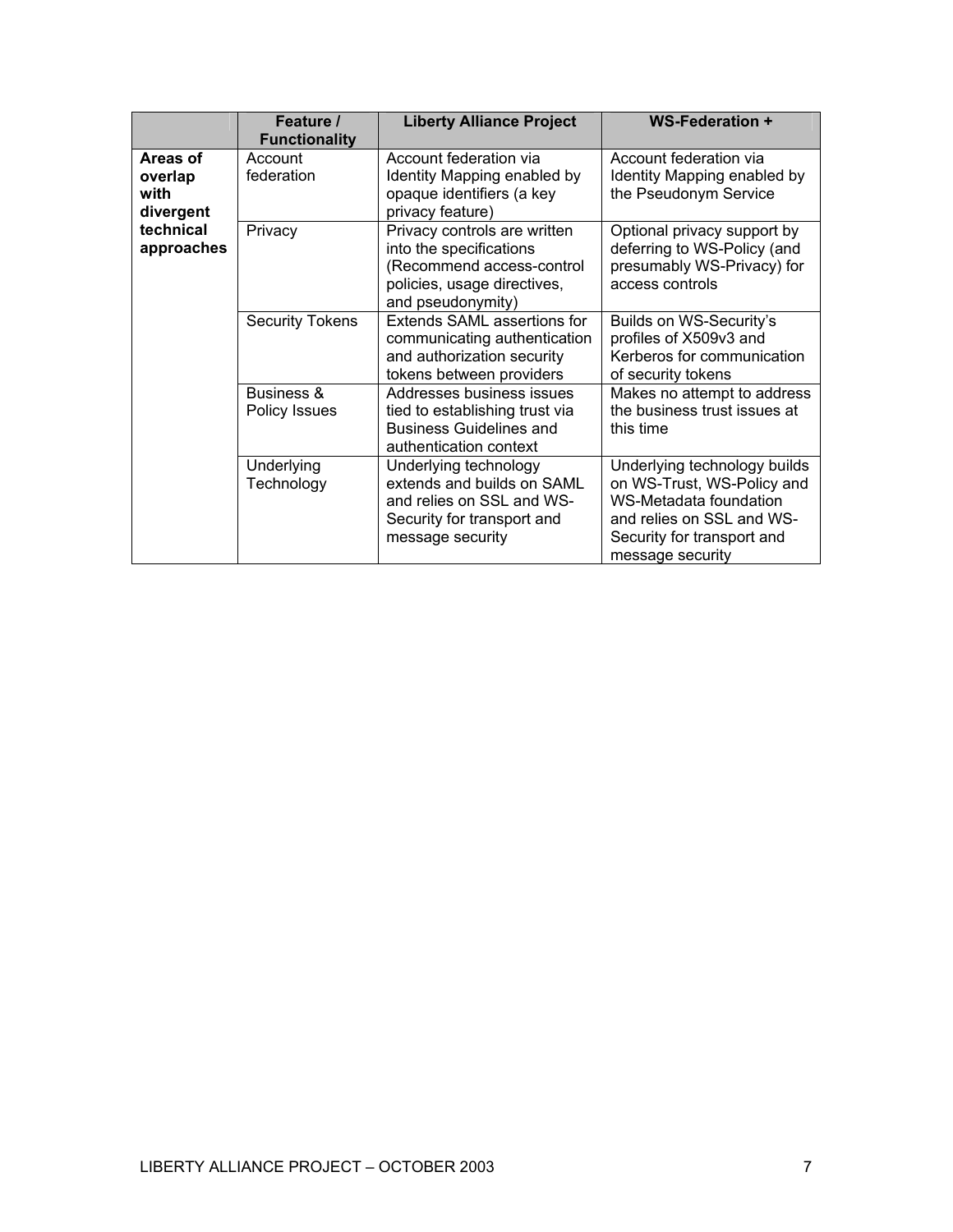|                                                                                     | Feature /<br><b>Functionality</b>   | <b>Liberty Alliance Project</b>                                                                                                                                 | <b>WS-Federation</b>                                                                                                                                                                                                                                                                                                                    |
|-------------------------------------------------------------------------------------|-------------------------------------|-----------------------------------------------------------------------------------------------------------------------------------------------------------------|-----------------------------------------------------------------------------------------------------------------------------------------------------------------------------------------------------------------------------------------------------------------------------------------------------------------------------------------|
| General<br><b>Differences</b><br>between<br>Liberty and<br>WS-<br><b>Federation</b> | Approach                            | Developed by an open standards<br>community that includes<br>vendors, end-users and non-<br>profit organizations                                                | Developed by Microsoft, IBM,<br>VeriSign, BEA and RSA<br>Security                                                                                                                                                                                                                                                                       |
|                                                                                     | Scope                               | Holistic focus on technology,<br>business and policy issues<br>associated with federated<br>identity services                                                   | Focus on technology<br>specifications for federated<br>identity services                                                                                                                                                                                                                                                                |
|                                                                                     | Maturity                            | A mature specification<br>developed collaboratively over<br>the past two years; over 20<br>implementations supporting<br>Liberty specs at time of<br>publishing | Currently in early draft stage;<br>no available vendor<br>implementations at this time                                                                                                                                                                                                                                                  |
|                                                                                     | Public<br>review/access<br>to specs | Specs have undergone broad<br>public review and multiple<br>interoperability testing by many<br>vendors and end-users                                           | No public review and<br>comment mechanism                                                                                                                                                                                                                                                                                               |
|                                                                                     | Implementation<br>costs             | Specs are free to implement in<br>products and services<br>http://www.projectliberty.org/spe<br>cs/ipr.html                                                     | Specs free to review;<br>implementation and<br>distribution costs unknown<br>(white paper states: "the<br>authors do not grant, either<br>expressly or impliedly, a<br>license to any intellectual<br>property, including patents,<br>they own or control"<br>http://www-<br>106.ibm.com/developerworks/<br>webservices/library/ws-fed/ |

## *Conclusion*

The two-year-old Liberty Alliance Project addresses the need for an open industry standard for federated identity management. Liberty recognizes the interests and the effort of the technology vendors proposing WS-Federation, and welcomes the authors' input into further development of the Liberty Alliance specifications. Liberty encourages these vendors to consider the substantial progress already made by the 160-plus organizations involved with the Liberty Alliance, and to evaluate the overall benefits of a converged solution (open industry standard, economies of scale, faster product development, same-user experience irrespective of the technology used, faster adoption, etc.)

To achieve these benefits for the whole industry, Liberty Alliance calls for a series of public workshops to discuss a path toward convergence. Liberty Alliance is willing to drive, co-sponsor or attend these meetings and, in the best interest of its members, urges that they occur as quickly as possible.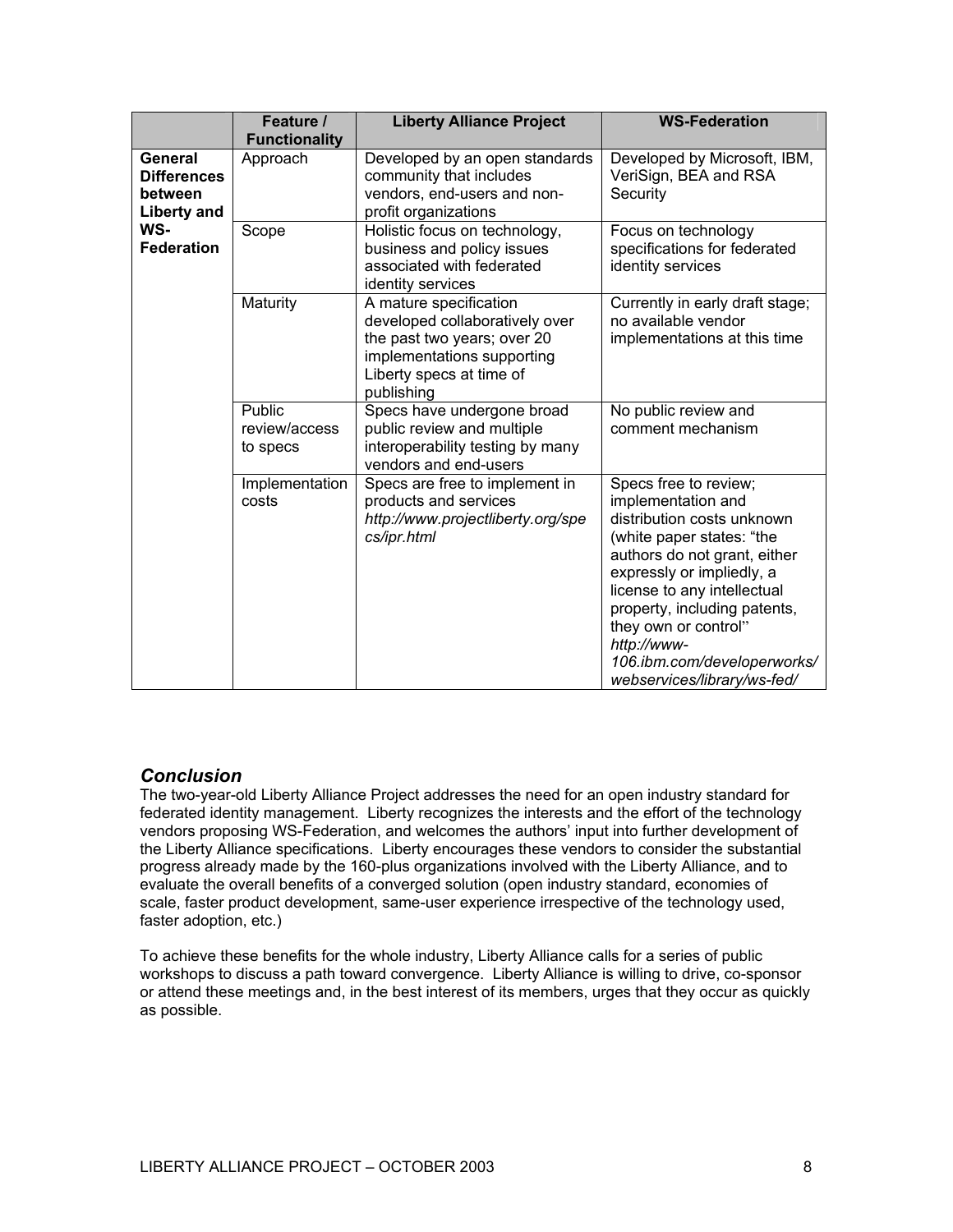# *Appendix: Detailed technical analysis between Liberty Alliance and WS-Federation*:

| Category           | <b>Component</b>                  | <b>Liberty</b>                 | <b>WS-Federation +</b>           |
|--------------------|-----------------------------------|--------------------------------|----------------------------------|
| Linkage            | <b>Account Linking</b>            | <b>ID-Federation Framework</b> | Yes, through Set                 |
|                    |                                   |                                | messages of Pseudonym<br>Service |
| <b>Single Sign</b> | Authentication                    | <b>SAML Request</b>            | <b>WS-Trust Token Issuance</b>   |
| On.                | Request                           |                                | Request                          |
|                    | Authentication                    | <b>SAML Response</b>           | <b>WS-Trust Token Issuance</b>   |
|                    | Response                          |                                | Response                         |
|                    | Assertion                         | <b>SAML Authentication</b>     | Arbitrary tokens                 |
|                    |                                   | Statement                      |                                  |
|                    | Authentication                    | Authentication Context can     |                                  |
|                    | <b>Details</b>                    | be specified on request and    |                                  |
|                    |                                   | response                       |                                  |
|                    | Profiles                          | <b>Browser Artifact, Form</b>  | Passive and Active with          |
|                    |                                   | POST, LEC                      | variations                       |
| <b>Session</b>     | Single Logout<br>initiated by IDP | Yes                            | Yes                              |
|                    | Single Logout                     | Yes                            | Yes                              |
|                    | initiated by SP                   |                                |                                  |
|                    | Session                           |                                | <b>WS-SecureConversation</b>     |
|                    | Credentials                       |                                |                                  |
| <b>Privacy</b>     | Opaque Identifiers                | Yes                            | Optional (can use non-           |
|                    |                                   |                                | opaque & persistent              |
|                    |                                   |                                | identifiers)                     |
|                    | Management                        | NameRegistration protocol      | Yes, through Set                 |
|                    |                                   |                                | messages of Pseudonym            |
|                    |                                   |                                | Service                          |
|                    | Policy for released<br>attributes | <b>Usage Directives</b>        |                                  |
|                    | Encrypted                         | Yes                            |                                  |
|                    | identifiers and                   |                                |                                  |
|                    | <b>URIs</b>                       |                                |                                  |
| Authorization      | Authorization                     | Implicit                       | <b>WS-Trust</b>                  |
|                    | Request                           |                                |                                  |
|                    | Authorization                     | Implicit                       | <b>WS-Trust</b>                  |
|                    | Response                          |                                |                                  |
|                    | Attributes (roles)                |                                | Yes                              |
| <b>Trust</b>       | Legal Agreements                  | Can be referenced from         |                                  |
|                    |                                   | <b>Authentication Context</b>  |                                  |
|                    | <b>Business</b>                   | Can be referenced from         |                                  |
|                    | agreements                        | <b>Authentication Context</b>  |                                  |
|                    | Affiliations                      | Yes                            |                                  |
|                    | Introduction                      | See below                      |                                  |
|                    | Token                             |                                | <b>WS-Trust</b>                  |
|                    | Exchange/Mapping                  |                                |                                  |